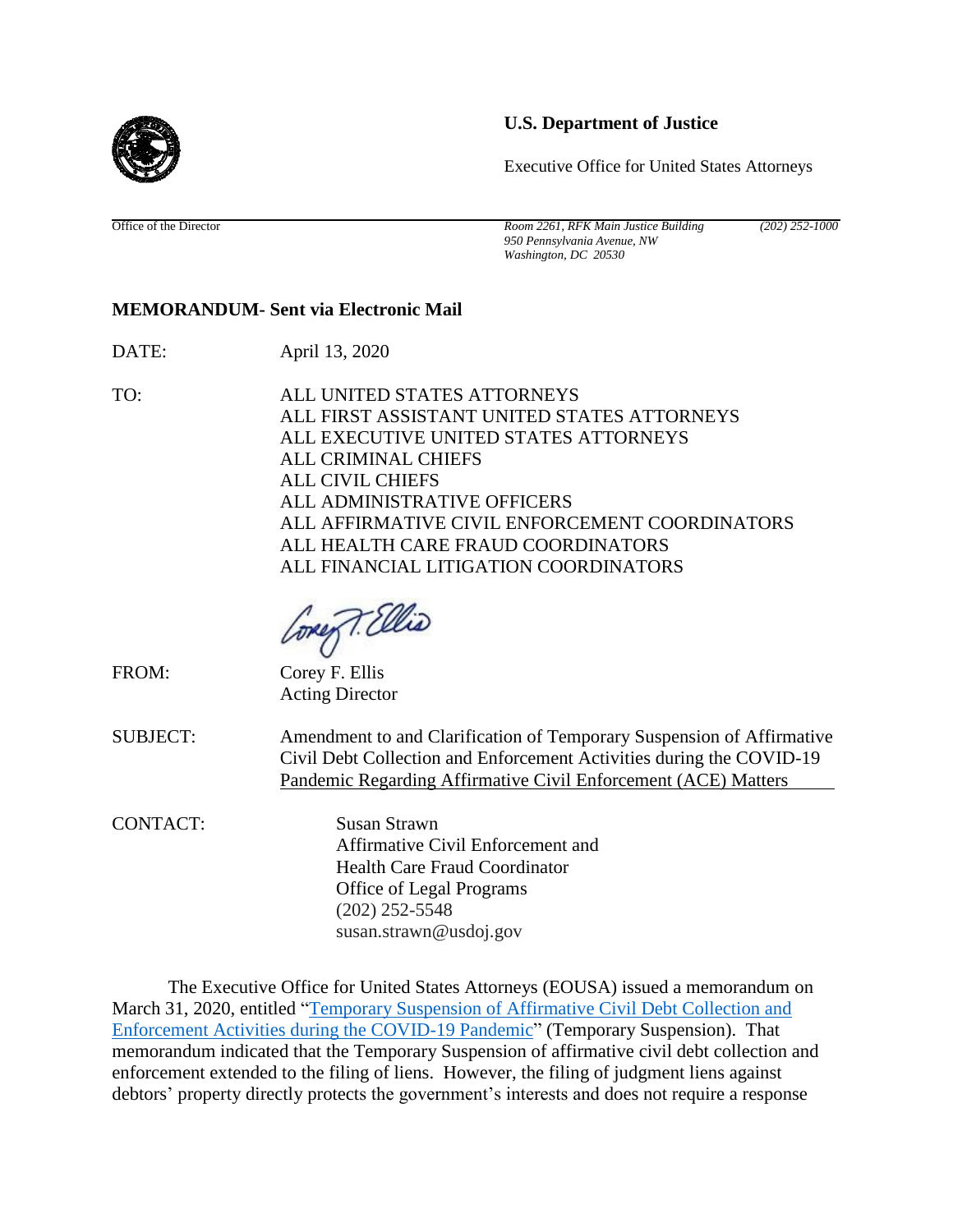from the debtor. Therefore, effective immediately, the Temporary Suspension – as it relates to the filing of liens only  $-$  is lifted.

Since the Temporary Suspension was announced on March 31, questions have arisen regarding its impact, if any, on ACE matters. This memorandum clarifies the application of the Temporary Suspension to ACE matters.<sup>1</sup>

- 1. The Temporary Suspension does not impact a USAO's ability to investigate, file complaints, litigate to judgment, or settle any ACE matter. As stated in paragraph 1 of the March 31 memorandum, the "Temporary Suspension does not apply to ongoing litigation, appeals, or cases that are not subject to a final, non-appealable judgment."
- 2. The Temporary Suspension does not prohibit a USAO from collecting settlement payments pursuant to a voluntary settlement agreement. *See* March 31 Memorandum, p. 2 ("Voluntary payments are still permitted."). This includes the collection of payments pursuant to a settlement agreement that provides for payments over time, including payments that are due during the suspension period. Such payments are not debts on "active payment plans with FLUs," as referenced in the March 31 memorandum.
- 3. If a settlement agreement is breached, the Temporary Suspension does not prohibit pursuing any of the remedies made available to the United States by the terms of the parties' settlement agreement, including, but not limited to, seeking a default judgment.
- 4. If a default judgment is obtained, the Temporary Suspension prohibits executing on that judgment through May 31, 2020. The suspension of judgment collection does not affect the accrual of interest or other amounts that may become due as a result of a delay in payment. Moreover, the Temporary Suspension, as herein amended, does not prohibit a USAO from filing a judgment lien, investigating the availability of assets available for enforced collection, or taking any other necessary action to protect the government's interest. In the event that a USAO has reason to believe the defendant is dissipating or fraudulently transferring assets, the office should take all appropriate steps to protect the assets.

Please remember that, although the Temporary Suspension does not apply specifically to pre-judgment ACE matters, the intent of the Memorandum – to provide financial respite during the crisis – may be appropriate to consider in individual cases. USAOs are encouraged to use their discretion when negotiating appropriate resolutions in their ACE cases.

l

<sup>&</sup>lt;sup>1</sup> For purposes of this memorandum, "ACE matters" includes False Claims Act, FIRREA, and other cases brought for damages, civil penalties, and/or equitable remedies. "ACE litigation" does not include suits for debts on a sum certain referred by agencies, such as suits to collect student loans or SBA loans.